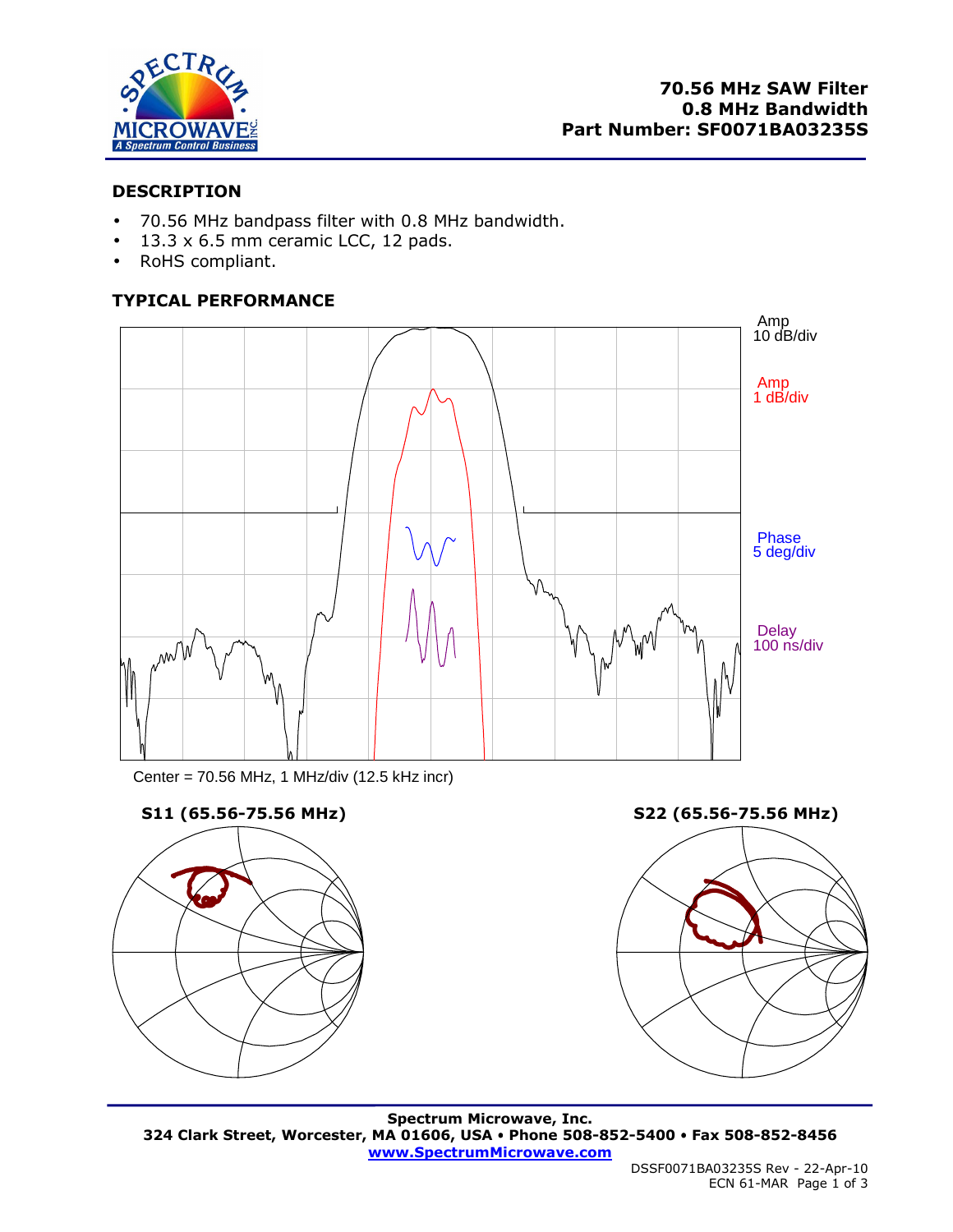

## **70.56 MHz SAW Filter 0.8 MHz Bandwidth Part Number: SF0071BA03235S**

#### **SPECIFICATION**

| <b>Parameter</b>                            | <b>Min</b>               | <b>Typ</b>   | <b>Max</b>   | <b>Units</b> |
|---------------------------------------------|--------------------------|--------------|--------------|--------------|
| Center Frequency, $F_c$ <sup>1</sup>        |                          | 70.56        |              | <b>MHz</b>   |
| Minimum Insertion Loss                      | $\overline{\phantom{0}}$ | 10.6         | 12           | dB           |
| Lower 1 dB Frequency <sup>2</sup>           |                          | 70.1         | 70.16        | <b>MHz</b>   |
| Upper 1 dB Frequency <sup>2</sup>           | 70.96                    | 71.1         |              | <b>MHz</b>   |
| 1 dB Bandwidth <sup>2</sup>                 | 0.8                      | $\mathbf{1}$ |              | MHz          |
| 3 dB Bandwidth <sup>2</sup>                 | $\mathbf{1}$             | 1.5          |              | <b>MHz</b>   |
| 30 dB Bandwidth <sup>2</sup>                |                          | 2.8          | 3            | <b>MHz</b>   |
| Amplitude Ripple (Fc $\pm$ 0.4 MHz)         |                          | 0.85         | $\mathbf{1}$ | dB p-p       |
| Phase Ripple (Fc $\pm$ 0.4 MHz)             |                          | 3            | 6            | deg p-p      |
| Group Delay Ripple (Fc $\pm$ 0.4 MHz)       |                          | 125          | 200          | ns p-p       |
| Rejection (49.56 to 69.06 MHz) <sup>2</sup> | 30                       | 45           |              | dB           |
| Rejection (72.06-89.56 MHz)                 | 30                       | 37           |              | dB           |
| Rejection (20 to 49.56 MHz)                 | 40                       | 49           |              | dB           |
| Rejection (89.56 to 150 MHz)                | 40                       | 42           |              | dB           |
| Temperature Coefficient of Frequency        | $\qquad \qquad -$        | $-18$        |              | ppm/°C       |
| Source/Load Impedance                       | 50                       |              |              | ohms         |
| Ambient Temperature, Tc                     | 25                       |              |              | $^{\circ}$ C |

Notes: 1. Defined as the average of the lower and upper 3 dB frequencies at room ambient. 2. All dB levels are defined relative to the insertion loss.

## **MAXIMUM RATINGS**

| Parameter                   | Min | Max | UTATI K |
|-----------------------------|-----|-----|---------|
| Storage Temperature Range   | -40 |     |         |
| Operating Temperature Range | -20 |     |         |
| Input Power Level           |     |     | dBm     |

#### **MATCHING CIRCUIT**



Ls1=36 nH, Ls2=47 nH, Cp1=82 pF, Ls3=33 nH, Ls4=36 nH, Cp2 = 120 pF

Notes:

- Recommend  $\pm 2\%$  toleranced components. Typical inductor Q=40.
- Values shown are for reference only and may change depending on board layout.